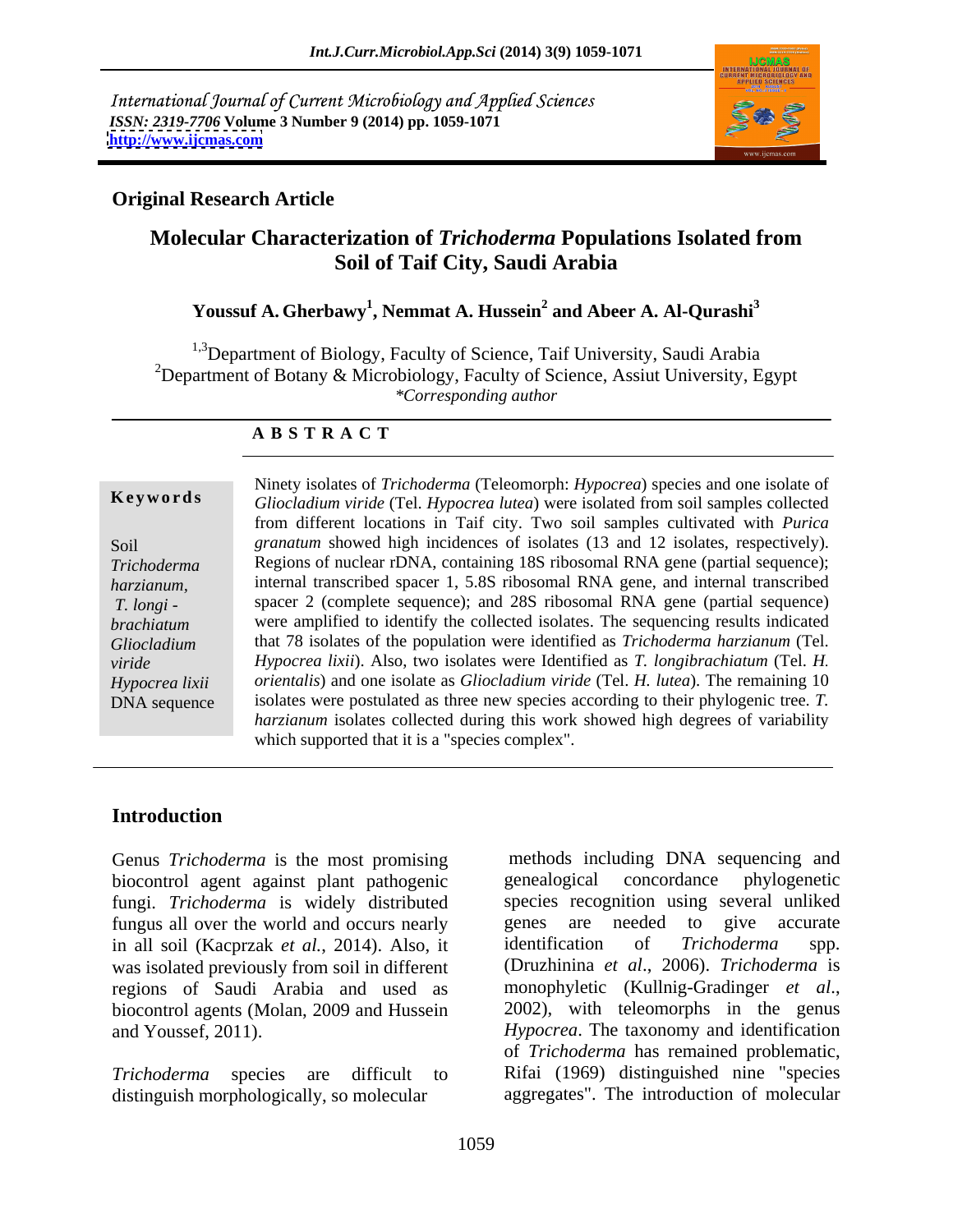methods and cladistic analysis of DNA 2006) and this number is growing quickly sequences in the evolutionary mycology in the early 1990's opened a new era for fungal dramatic taxonomic changes (Druzhinina *et*  phylogenetic tree. Several investigations the same ITS genotype (Druzhinina et al., *Trichoderma* strains by randomly amplified by phylogenetic studies are basing their single holomorph genus, within which two major clades can be distinguished (Chaverri

15 genetic entities Over the past 35 years, the number of named *Trichoderma* species application of genealogical concordance species concept) resulted in 100 cultivated soil of Taif city, Saudi Arabia.phylogenetic species (Druzhinina *et al*.,

(Druzhinina *et al*., 2012).

systematic and has already resulted in the Many studies based on a single gene have *al.*, 2010). The development of molecular only on ITS sequences sometimes fails to tools has enabled the positive identification distinguish between closely related taxa of any strain and the development of a because more than one species may share could distinguish between different polymorphic DNA (RAPD) – PCR and taxonomic proposals on analyses of multiple sequence analysis of ribosomal DNA genes (Mukherjee *et al*., 2013 and Shahid, *et*  (Siameto *et al.*, 2011). Kindermann *et al.* al. 2014). Fragments of genes including the (1998) attempted a first phylogenetic 18S rDNA, the 28S rDNA, the small analysis of the whole genus, using sequence mitochondrial rDNA subunit (mtSSU), the analysis of the ITS1 region of the rDNA. endochitinase 42 (ech42), or the translation Phylogenetic studies of 88 species showed elongation factor 1 (tef1) gene have been that *Trichoderma* and *Hypocrea* form a described as useful tools for phylogenetic been cast into doubt. Identification based the same ITS genotype (Druzhinina *et al*., 2005). Nowadays, many molecular phylogenetic studies are basing their *al*. 2014). Fragments of genes including the 18S rDNA, the 28S rDNA, the small studies (Samuels *et al*., 2002).

*et al*., 2004). Also, the importance of *Trichoderma harzianum* comprises multiple phylogenetic analysis using molecular characters for the classification of evolutionary lines. Multiple morphological, *Trichoderma* was reviewed by Samuels and physiological and molecular characters Seifert (1995). revealed high infraspecific variation in *T.*  Universally primered PCR (UP-PCR) *al*., 2003). Kullnig-Gradinger *et al*. (2002) fingerprinting combined with ITS1 established a species phylogeny of the genus ribotyping were used to study the genetic *Trichoderma*, based on the sequence relatedness of strains of *Trichoderma* and analysis of multiple independent loci, by *Gliocladium* to evaluate the ability of the investigating all the *Trichoderma* species methods to discriminate closely related described by Bissett (1992). PCR-based strains and to identify markers for markers with primer M13 and ITS development of specific detection assays for sequences of rDNA were used to confirm selected strains (Bulat *et al.*, 1998). These the identity of two *Trichoderma* species: *T.* methods grouped *Trichoderma* species into *harzianum* (*H. lixii*) and *T. longibrachiatum* phenotypically indistinguishable *harzianum* (Samuels *et al*., 2002; Chaverri *et* (*H. orientalis*) (Abd-Elsalam *et al*., 2010).

has increased from nine aggregate species In the present study, 18S ribosomal RNA (Rifai, 1969) to about 80 phylogenetic gene, ITS1, 5.8S ribosomal RNA gene, species (Samuels *et al*., 2002). The ITS2, and 28S ribosomal RNA gene between unlinked DNA loci (phylogenetic identification of *Trichoderma* isolated from sequences were used for the species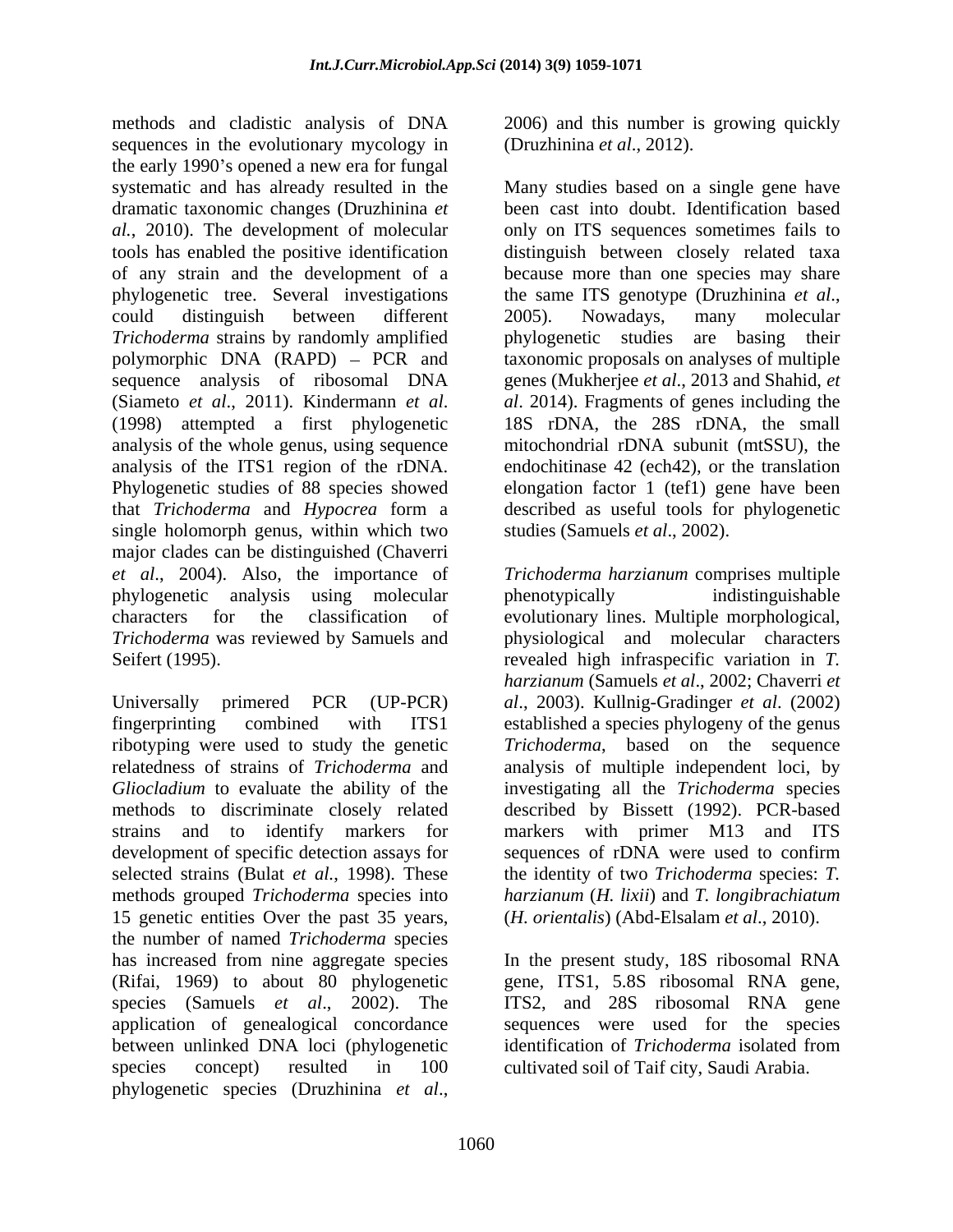(1978) using *Trichoderma* medium E (TME, µg/ml) were added after autoclaving.

**DNA extraction:** The collected isolates of aligned first with Clustal X 1.81. Geneious *Trichoderma* (91 isolates) were cultured in software (Meintjes, *et al.*, 2012) was used to 100 ml Erlenmeyer flasks containing 20 ml construct COMA UPGMA PDA medium, after 5 days incubation, mycelium was collected by vacuum with Arithmetic Mean) tree according to the filtration and ground to a fine powder in UPGMA algorithm (Sneath and Sokal, liquid N2. Fifty milligrams of the powder 1973), distance was clustered using Jukes was transferred to a 1.5 ml Eppendorf tube Cantor model (Jukes and Cantor, 1969). and mixed with 0.7 ml 2x cetyl trimethyl Also, the results were subjected through the ammonium bromide (CTAB) buffer. The computer-assisted analysis, and the Eppendorf tubes were incubated at 65°C for 30 min, then, 0.7 ml of chloroform was TREECON for Windows (version 1.3b, added and mixed briefly. After 1998) wherein the evolutionary tree centrifugation at 15,000 rpm for 30 min, the dendrogram was constructed and produced supernatant was transferred into a new tube mixed with 0.6 ml isopropanol chilled to  $20^{\circ}$ C, followed by centrifugation for 5 min<br>Results and Discussion at maximum speed. The supernatant was discarded and the remaining pellet was washed twice with 1 ml of 70% ethanol, followed by drying under vacuum and, thereafter, dissolved in 1 ml of TE buffer<br>organic matters) and incidence of  $(10 \text{ mM Tris}, 1 \text{ mM EDTA}, pH 7.5)$ . The  $Trichodorma$  (Table 1) Abou Zaid and Abd DNA concentration was evaluated by agarose gel electrophoresis (Moeller *et al.*,<br>moisture content is low in all habitats of Taif<br>1992).

**Materials and Methods ITS regions sequencing:** A region of **Isolation of** *Trichoderma* **from soil**  RNA gene (partial sequence); internal **samples** transcribed spacer 1, 5.8S ribosomal RNA Eighteen cultivated soil samples were (complete sequence); and 28S ribosomal collected from different localities in Taif RNA gene (partial sequence) was amplified city. Moisture contents, pH values, total by PCR using the primer combinations ITS1 soluble salts and organic matter contents of  $(5'-TCCGTAGGTGAACCTGCCG-3')$  and these samples were determined (Jackson, LR3R (5'-GGTCCGTGTTTCAAGAC-3' ) 1958). The dilution-plate method was used in 50 µl volumes (White *et al.*, 1990), in an to isolate *Trichoderma* from soil as described by Moubasher and Abdel-Hafez (Biotron, Biometra, Goettingen), using the Papavizas *et al.*, 1982). The medium denaturation at 94°C, followed by 30 cycles contains V8 juice, 200 ml; glucose, 1 g and of 1 min denaturation at 94°C, 1 min primer completed to 1000 ml distilled water, 6 ml annealing at 50°C, 90 s extension at 74°C, of 1N NaOH and the fungicide and a final extension period of 7 min at pentachloronitrobenzene (PCNB,  $100$   $74^{\circ}$ C. nuclear rDNA, containing 18S ribosomal gene, and internal transcribed spacer 2 automated temperature-cycling device following parameters: 1 min initial  $74^{\circ}$ C.

> **Sequence analysis:** DNA sequences were construct UPGMA (Unweighted Pair Group Method

computer-assisted analysis, and the produced matrices were analyzed by 1998) wherein the evolutionary tree (Van de Peer and Wachter, 1994).

# **Results and Discussion**

The results revealed that, there is no correlation between soil properties (moisture contents, pH values, total soluble salts and organic matters) and incidence of *Trichoderma* (Table 1). Abou-Zaid and Abd El-Fattah (2007) indicate that the soil moisture content is low in all habitats of Taif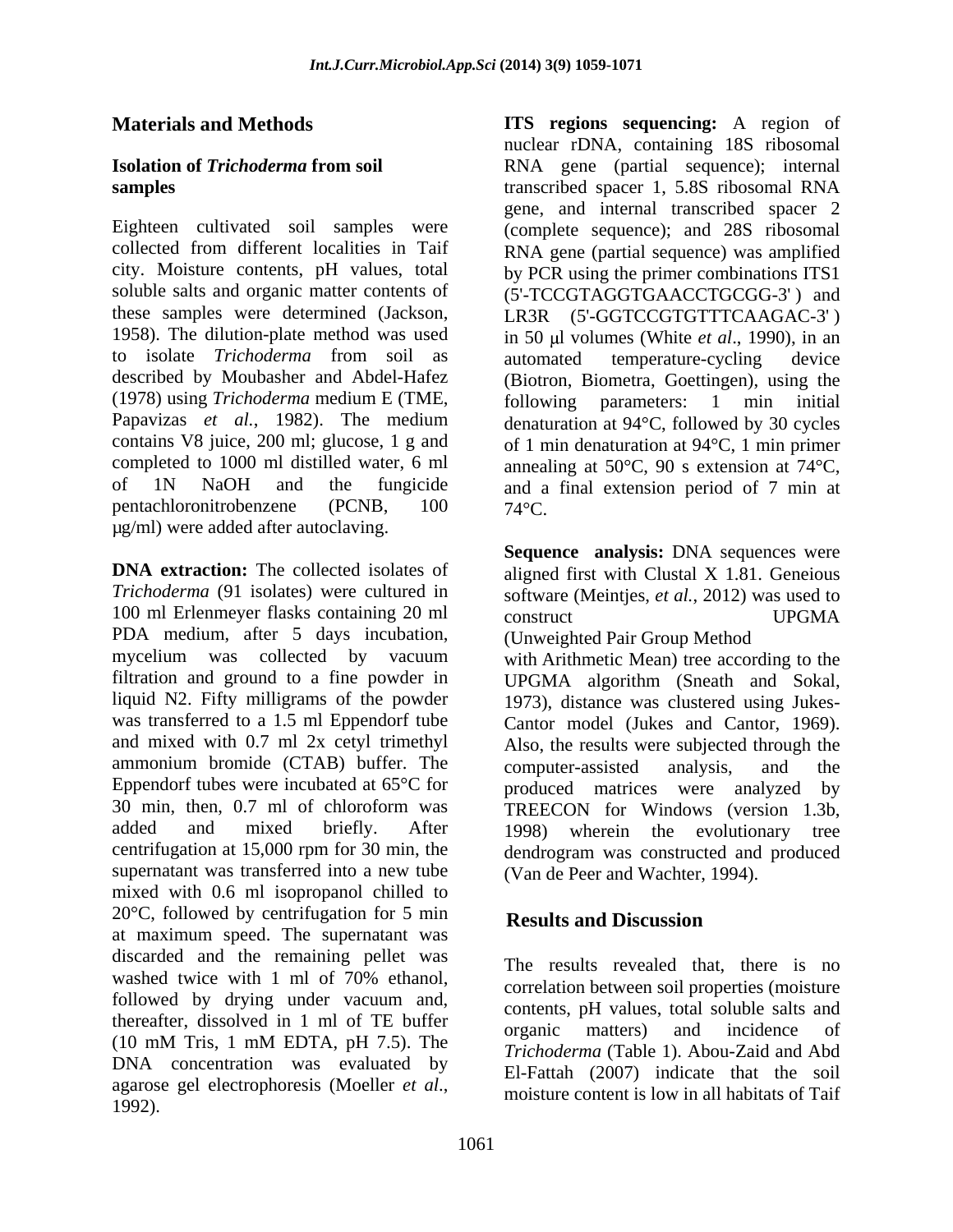area. TME medium enhances the population and counts of *Trichoderma* by restricting the *Trichoderma* **strains using ITS regions**  growth of other fungi (Shaban and El- Komy, 2000).

Ninety strains of *Trichoderma* and one of *Gliocladium viride* (as identified in Saudi Arabia (Molan, 2009; Hussein and molecularly) were isolated in the present Yousef, 2011). These reports data suffer investigation from 18 soil samples collected from the fact that species identification had from different localities in Taif city (Table been performed morphologically following 1). Soil samples nos. 11 and 9 showed high the key of Rifai (1969). So, in the current incidences of isolates (13 and 12 isolates, respectively), which were cultivated with *Purica granatum*. However soil samples cultivated with *Beta vulgaris, Coriandrum*

The soil fungi of Saudi Arabia have been results. The sequencing results have been investigated earlier (Youssef *et al.*, 1998), blasted against gene bank. Seventy- eight Although, *Trichoderma* was not detected in isolates showed similarity ranging from 98 desert soil samples of Saudi Arabia studied to 100% with the sequence results of by Abdel-Hafez (1982). The previous *Hypocrea lixii* and *H. nigricans*. Since *H.*  studies reported that *Trichoderma* is one of *lixii* and *H. nigricans* are synonyms for the the basic constituents of fungi in soils and anamorphic form of *Trichoderma harzianum* other sources (Moubasher, 1993; Gherbawy (Chaverri, and Samuels, 2004), thus those *et al*., 2004; Druzhinina and Kubicek, 2005; 78 isolates were named as *T. harzianum* Hussein and Yousef, 2011). Two species of (Table 2). Druzhinina *et al.* (2010) analyzed *Trichoderma* (*T. harzianum* and *H. lixii/T. harzianum* species complex and *Trichoderma* sp.) were also isolated from resulted that, the evolutionary success of the petroleum contaminated soil (Hussein and *H. lixii/T. harzianum* species aggregate may Yousef, 2011). Also, two *Trichoderma* be attributed to the very complex structures complex species (*T. harzianumlH. lixii* and of the contemporary populations of these *T. longibrachiatumlH. orientalis*) were identified from soil collected from Rawdet morphological criteria and DNA sequence many of these species 'types' are

species in soil of Riyadh, Saudi Arabia incomparable criteria. Although, they (Molan, 2009). Gherbawy *et al.* (2004) identified molecularly only two taxa of *H. orientalis*) in soils of the Nile valley, Egypt.

# **Molecular characterization of sequencing**

Many reports have been published on isolation and identification of *Trichoderma* work molecular characterization for the collected isolates have been conducted.

*sativum* and *Cyperus* sp. were represented length of the amplified fragments was 1200 each by only one strain (TUT11, TUT5 and bp. For the final analysis, a total of 110 sites TUT101, respectively) (Table 1). were used. Table 2 showed all isolates Ninety-one isolates were sequenced, the collected in this study and their sequencing fungi.

Khuraim in Saudi Arabia using This complexity comes from the fact that analysis (Abd- Elsalam *et al.*, 2010). overlapping and therefore, two closely *Trichoderma* sp. was the most abundant different species recognized based on *Trichoderma*/*Hypocrea* (*T. harzianum* and single species because of its monophyletic many of these species 'types' are related organisms become attributed to incomparable criteria. Although, they considered the whole of the *H. lixii/T. harzianum* species complex might be as a origin.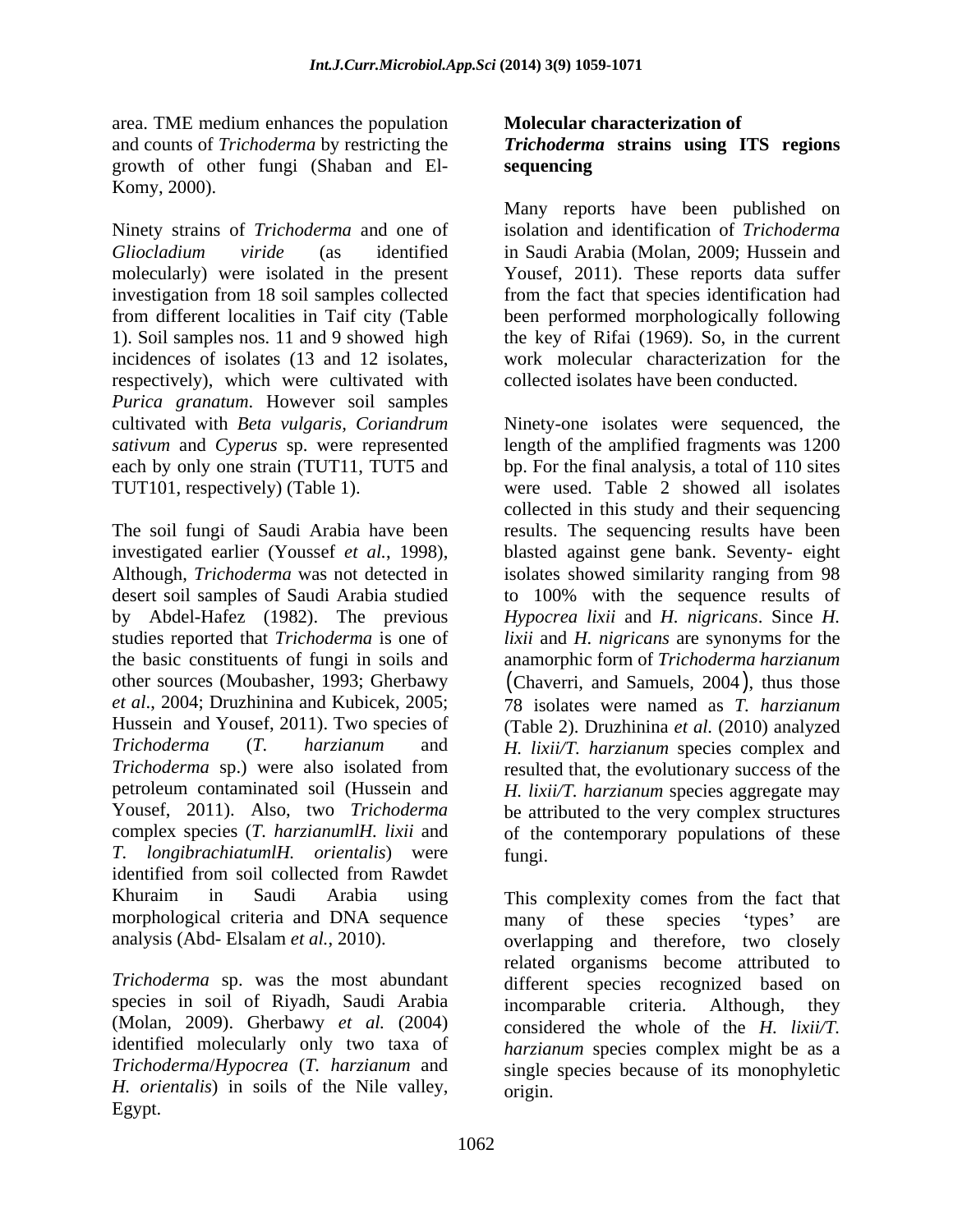Two strains (TUT50 and TUT65) showed that they are one species. The phylogenic 98% similarity with *Trichoderma* tree showed that isolates TUT4 andTUT5 *longibrachiatum* HQ882796. So, these could be considered as related to one species strains were identified as *T. longibrachiatum* different from *T. harzianum* (constitute (Table 2). One isolate (TUT73) was named as *Gliocladium viride* (Tel. *Hypocrea lutea*) (unidentified *Trichoderma* species) could because its similarity with *H. lutea* NJ also be considered as separate species 943361 was 98% (Table 2). The remaining 10 isolates (TUT5, 7, 30, 38 , 48, 59, 67, 68, bank by less than 98%, 99% or 100%

Neighbor – joining tree using Jukes-Cantor other molecular sequences data (Figure 1). The phylogenic tree revealed Druzhinina and Kubicek, 2005 and First clade comprised 9 isolates (TUT1, 4, 9, NRRL54022=GQ328856 and *H*. *nigricans* NRRL54514=HO882796. Third clade together in one cluster with 75% bootstrap spp.. TUT48, 68, 69, 72 (*Trichoderma* spp.) and TUT73 (*Gliocladium viride*) clustered B1A08568NA2CC477= JQ411366 in the fourth clade. From this cluster it is claimed that TUT48, 68, 69 and 72 are closely Kullnig-Gradinger et al. (2002) using related to *H. lutea* (Anamorph: *Gliocladium viride*). Two isolates (TUT30 and 38) were represented by a single clade (fifth clade) comprises species of Sect. *Trichoderma* and with *Trichoderma* sp. other species, clade C comprises species of BE8C869K=KC007207, and it is postulated Sect. *Longibrachiatum*, and clade D

separate clade). Strain no. TUT7 (Figure 1).

69 and 72) matched with some unidentified Another phylogenic tree was used to study *Trichoderma* species deposited in the gene genetic diversity among 78 isolates of *T*. similarities. So, those isolates considered as From this tree, *T. harzianum* isolates (78) candidates for new species. constituted many sub clusters. These results **Phylogenic Analysis** everal phylogenic species as previously model (Jukes and Cantor, 1969) was used to demonstrated that *Trichoderma harzianum* study genetic diversity among 22 strains is a genetically variable complex, comprised (only 9 was selected from 78 *T. harzianum* by one morphological species and several and all strains of other *Trichoderma* species) phylogenic species (Gherbawy *et al*., 2004; that, the strains could be categorized into 6 Druzhinina *et al*., 2010). Also, figure 2 different clades each represent one species. showed that clustering system of *T.*  10, 12, 15, 22, <sup>32</sup> and 62) of *<sup>T</sup>*. *harzianum*, which clustered together with *H. lixii* NBRC31289 =JN943370. Second clade Hawyah), TUT8 (cultivated with *Allium* sp. consists of 4 strains (TUT50, 59, 65 and 67) at Al-Qaim) and TUT80 (cultivated with closely related to *T. longibrachiatum Purica granatum* at Hawyah) clustered include strains TUT59 and 67, these two value. These results came in agreement with isolates can be considered as *Trichoderma* Gherbawy *et al.* (2004), during their study together with *H. lutea* reported that there is no correlation between *harzianum* isolated in this work (Figure 2). indicated that this species comprised from reported by Chaverri *et al.* (2003). Many other molecular sequences data Druzhinina and Kubicek, 2005 and *harzianum* did not correlate with the habitat or location of the isolates. For example strains TUT91 (isolated from soil samples cultivated with *Psidium guajava* at together in one cluster with 75% bootstrap for *Trichoderma* populations from alkaline agricultural soil in the Nile valley. They RAPD pattern and the habitat.

> Kullnig-Gradinger *et al.* (2002) using several genes, divided *Trichoderma* phylogeny into four clades. Clade A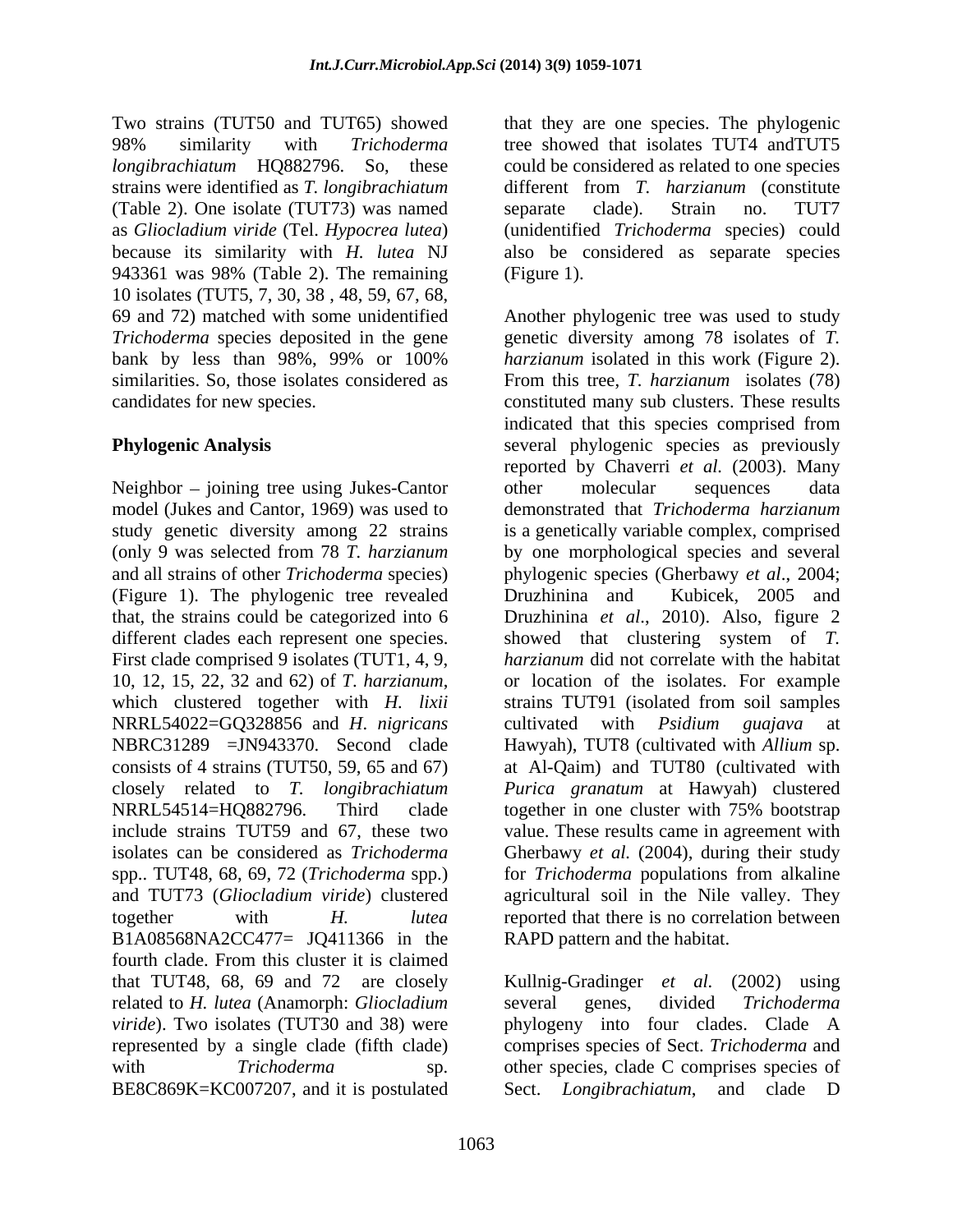contains only *T. aureoviride*. On the other single nucleotide polymorphisms (SNPs) in hand, Clade B contains a large and the 28S rDNA region across the 38 isolates<br>taxonomically heterogeneous mixture of of *Trichoderma*. They reported that there is species, among which several subclades no variation of the 28S rDNA region among could be identified. The current trend in isolates of the same *Trichoderma* species, *Trichoderma* taxonomy is to describe suggesting a high level of sequencing species primarily on the basis of DNA sequence data (Hanada *et al.*, 2008). Buhariwalla *et al.* (2005) observed fourteen

the 28S rDNA region across the 38 isolates of *Trichoderma*. They reported that there is accuracy and sequence conservation within species in this region of the genome.

| Soil samples<br>cultivated with (no.) |      | <b>Strain numbers</b>                       | No. of<br><b>Isolates</b> |            |                 | <b>Soil properties</b> |               |
|---------------------------------------|------|---------------------------------------------|---------------------------|------------|-----------------|------------------------|---------------|
|                                       |      |                                             |                           | MC%        | pH              | <b>TSS</b>             | OM            |
| Zea mays                              | (1)  | TUT1, TUT2                                  |                           | 5.26       | 4.60            | 0.08                   | 6.70          |
| Imperata cylindrica (1)               |      | TUT3, TUT4                                  |                           | 9.89       | 4.56            | 0.15                   | 4.52          |
| Eurica sativa                         |      | <b>TUT20, TUT21</b>                         |                           | 17.65      | 5.00            | 0.53                   | 1.01          |
| Allium sp.                            |      | TUT7-TUT10, TUT17                           |                           | 25.00      | 4.94            | 0.73                   | 5.36          |
| Beta vulgaris                         |      | TUT11                                       |                           | 13.64      | 4.71            | 0.60                   | 5.03          |
| Coriandrum sativum (1)                |      | TUT5                                        |                           | 25.00      | 4.69            | 0.13                   | 7.37          |
| Phaseolus vulgaris                    |      | TUT12-TUT16, TUT18-TUT19                    |                           | 23.46      | 5.00            | 0.18                   | 1.17          |
| Citrus limonum                        | (2)  | TUT47, TUT48, TUT99, TUT100                 |                           | 7.53-9.89  | 6.90-<br>7.20   | $0.20 - 0.25$          | 3.52-5.70     |
| Purica granatum                       |      | <b>TUT49-TUT60</b>                          | 12                        | 3.09       | 7.23            | 0.05                   | 4.52          |
| <i>Rosa</i> sp.                       |      | TUT61- TUT63, TUT81- TUT90                  | 13                        | 7.53-20.48 | $6.80-$<br>7.02 | 0.18-0.48              | $5.03 - 5.70$ |
| Purica granatum                       |      | TUT64-TUT80                                 | 13                        | 3.09       | 6.87            | 0.08                   | 2.68          |
| Psidium guajava                       |      | TUT91-TUT98, TUT104                         |                           | 12.36      | 6.65            | 0.25                   | 5.36          |
| Cyperus sp.                           | (4)  | TUT22, TUT23, TUT30-TUT46,<br><b>TUT101</b> | 20                        | 2.04-16.28 | 5.95<br>7.40    | $0.05 - 0.15$          | $0.67 - 6.70$ |
| Total                                 | (18) |                                             | 91                        | $12.35*$   | $6.08*$         | $0.24*$                | $4.45*$       |

**Table.1** Soil samples, strains of *Trichoderma* isolated from cultivated soil, locations, habitat and soil properties

Precentage moisture content (MC%), pH values, total soluble salts (TSS), organic matter (OM), \* = mean of soil properties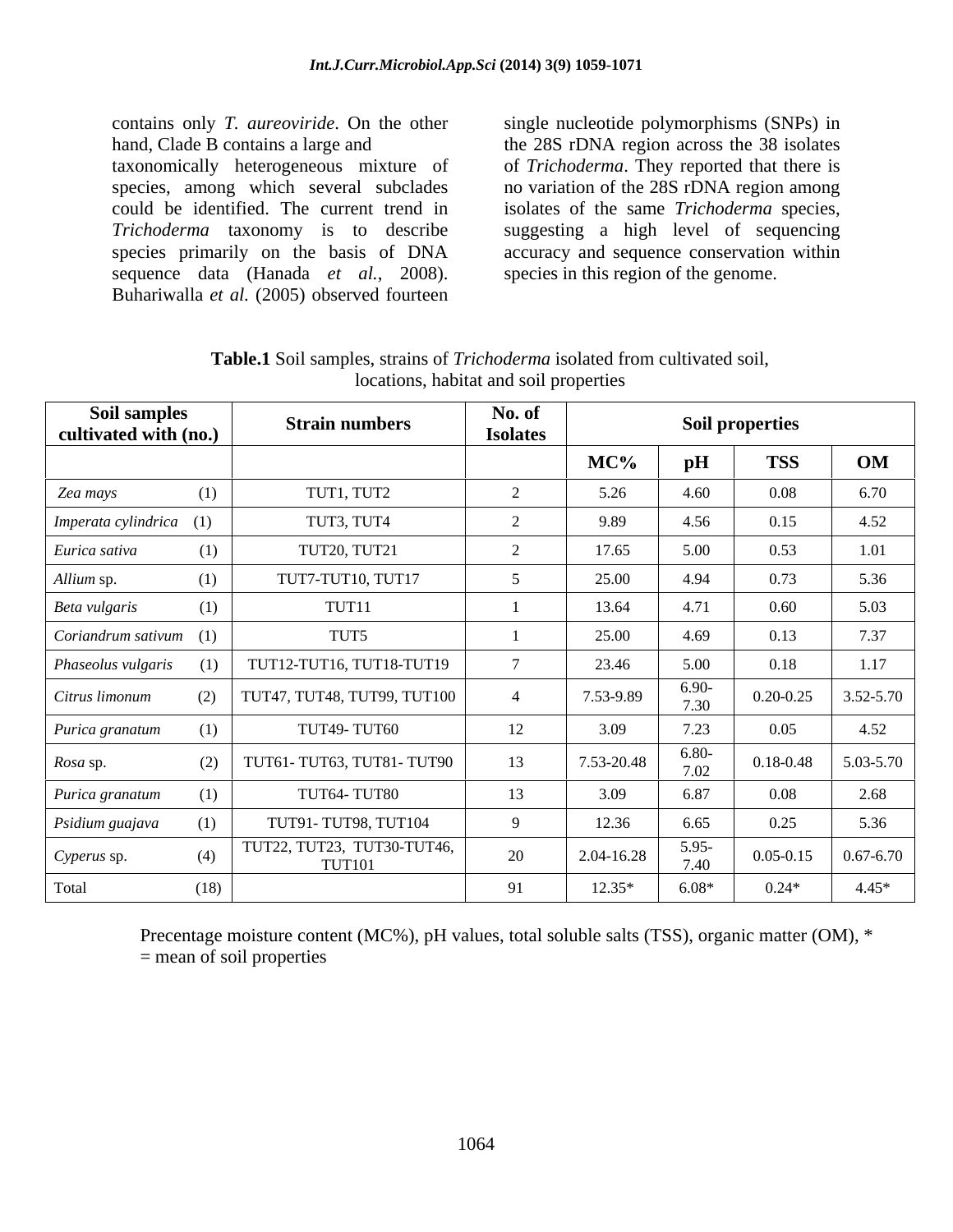| <b>Isolates</b>   | <b>Accession</b> | <b>Gene bank strains</b>                        | <b>Identities</b>                        | <b>Given (Anamorph)</b> |
|-------------------|------------------|-------------------------------------------------|------------------------------------------|-------------------------|
| code              | <b>Numbers</b>   |                                                 |                                          |                         |
| TUT1              | HE649403         | Hypocrea lixii GQ328856                         | 1098/1100 (99%)                          | Trichoderma harzianum   |
| TUT2              |                  | HE649404   H. lixii GQ328856                    | 1097/1102 (99%)                          | T. harzianum            |
| TUT3              |                  | HE649405   H. nigricans JN943369                | 1090/1105 (99%)                          | T. harzianum            |
| TUT4              |                  | HE649406   H. nigricans JN943369                | 1091/1117 (98%)                          | $T.$ harzianum          |
| TUT5              |                  | HE649407   H. nigricans JN943370                | 1081/1129 (96%)                          | Trichoderma sp.         |
| TUT7              |                  | HE649408   H. nigricans JN943369                | 879/936 (94%)                            | Trichoderma sp.         |
| TUT8              |                  | HE649409   H. nigricans JN943369                | 1100/1102 (99%)                          | T. harzianum            |
| TUT9              |                  | HE649410   H. nigricans JN943368                | 1098/1101 (99%)                          | T. harzianum            |
| TUT10             |                  | HE649411   H. nigricans JN943369                | 1085/1103 (98%)                          | $T.$ harzianum          |
| TUT11             |                  | HE649412   H. nigricans JN943369                | 1082/1103 (98%)                          | T. harzianum            |
| TUT12             |                  | HE649413   H. lixii GQ328857                    | 1081/1100 (98%)                          | T. harzianum            |
| TUT <sub>13</sub> |                  | HE649414   H. lixii GQ328857                    | 1082/1104 (98%)                          | T. harzianum            |
| TUT14             |                  | HE649415   H. lixii GQ328856                    | 1093/1102 (99%)                          | $T.$ harzianum          |
| TUT15             |                  | HE649416   H. lixii GQ328858                    | 1078/1100 (98%)                          | $T.$ harzianum          |
| TUT16             |                  | HE649417   H. lixii GQ328856                    | 1096/1100 (99%)                          | T. harzianum            |
| TUT17             |                  | HE649418   H. nigricans JN943369                | 1100/1103 (99%)                          | $T.$ harzianum          |
| TUT18             |                  | HE649419   H. lixii GQ328857                    | 1094/1098 (99%)                          | $T.$ harzianum          |
| TUT19             |                  | HE649420   H. lixii GQ328857                    | 1093/1099 (99%)                          | T. harzianum            |
| TUT20             |                  | HE649421   H. lixii GQ328856                    | 1098/1101 (99%)                          | T. harzianum            |
| TUT21             |                  | HE649422   H. lixii GQ328857                    | 1091/1099 (99%)                          | T. harzianum            |
| TUT22             |                  | HE649423   H. lixii GQ328858                    | 1050/1050 (100%) <i>T. harzianum</i>     |                         |
| TUT23             |                  | HE649424   H. lixii GQ328857                    | 1093/1098 (99%)                          | T. harzianum            |
| TUT30             |                  | HE649425   Hypocrea sp. KC00720                 | 1089/1095 (99%)                          | Trichoderma sp.         |
| TUT31             |                  | HE649426   H. nigricans JN943369                | 1089/1101 (99%)                          | T. harzianum            |
| TUT32             |                  | HE649427   H. lixii. HE649419                   | 1082/1091 (99%)                          | $\mid$ T. harzianum     |
| TUT33             |                  | HE649428   H. nigricans JN943369                | 1093/1109 (99%)                          | T. harzianum            |
| TUT34             |                  | HE649429   H. nigricans JN943369                | 1067/1079 (99%)                          | $T.$ harzianum          |
| TUT35             |                  | HE649430   H. nigricans $JN943369$              | 1091/1105 (99%)                          | $T.$ harzianum          |
|                   |                  | HE649431   H. nigricans JN943369                |                                          |                         |
| TUT36             |                  |                                                 | 1093/1104 (99%)   T. harzianum           |                         |
| TUT37             |                  | HE649432   H. nigricans_JN943369                | 1087/1104 (98%)   T. harzianum           |                         |
| TUT38             |                  | HE649433   Hypocrea sp. FJ434202                | $1070/1108$ (97%) <i>Trichoderma</i> sp. |                         |
| TUT39             |                  | HE649434   H. nigricans JN943369                | 1092/1106 (99%) T. harzianum             |                         |
| TUT40             |                  | HE649435   H. nigricans JN943370                | 1095/1102 (99%) <i>T. harzianum</i>      |                         |
| TUT41             |                  | HE649436   H. nigricans JN943370                | 1097/1101 (99%)   T. harzianum           |                         |
| TUT42             |                  | HE649437   H. nigricans JN943370                | 1093/1102 (99%)   T. harzianum           |                         |
| TUT43             |                  | HE649438   H. nigricans JN943370                | 1087/1101 (99%)   T. harzianum           |                         |
| TUT44             |                  | HE649439   H. nigricans JN943370                | 1089/1100 (99%) <i>T. harzianum</i>      |                         |
| TUT45             |                  | HE649440   H. nigricans $JN943370$              | 1095/1102 (99%)   T. harzianum           |                         |
| TUT <sub>46</sub> |                  | HE649441   H. nigricans $JN943370$              | 1095/1101 (99%)   T. harzianum           |                         |
|                   |                  | TUT47   HE649442   <i>H. nigricans</i> JN943369 | 1097/1103 (99%) <i>T. harzianum</i>      |                         |

**Table.2** *Trichoderma*/*Hypocrea* species, isolates code , accession numbers of isolates isolated during this study and their highest similarities with other gene bank isolates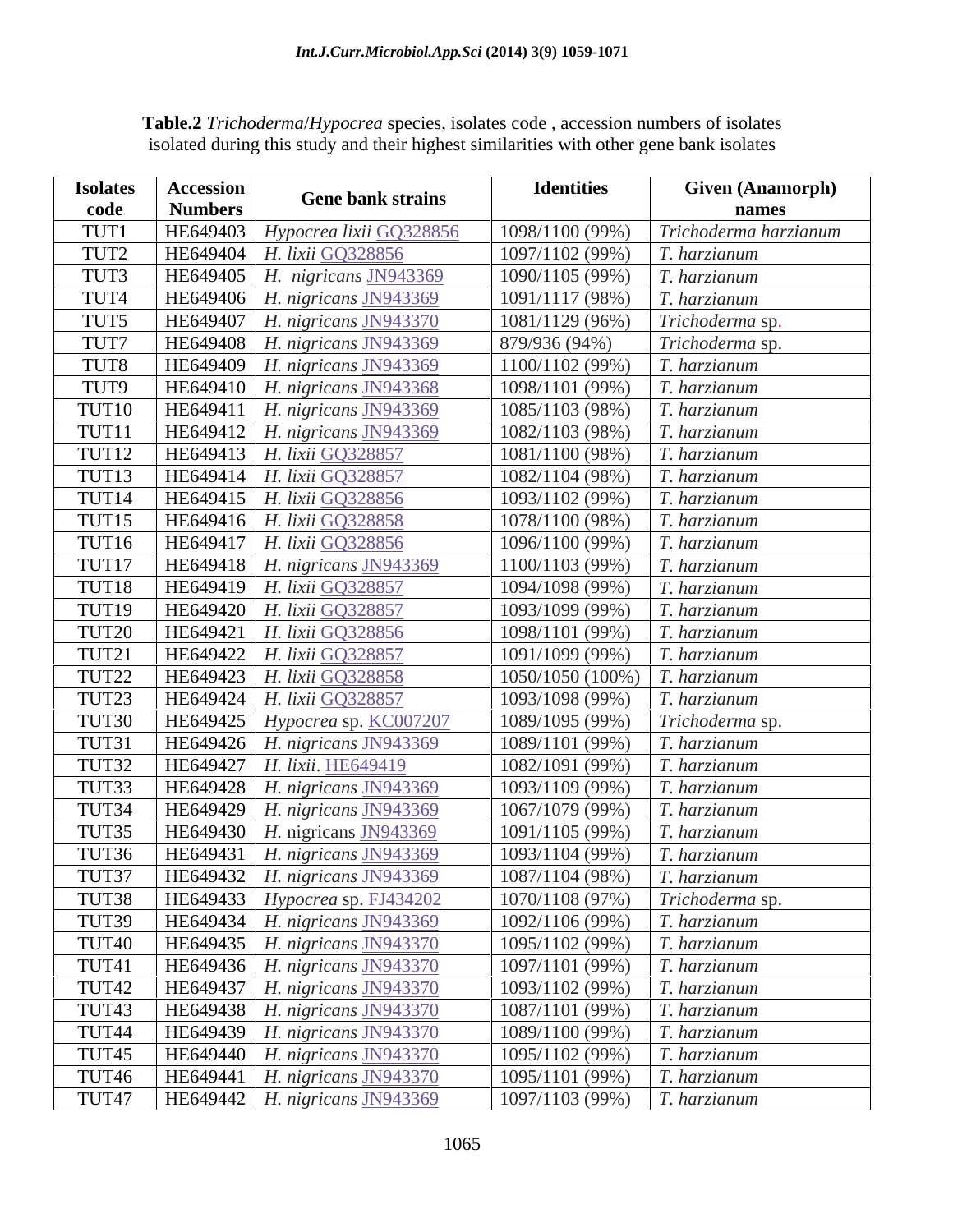| <b>Isolates</b>   | Accession      |                                          | <b>Identities</b>              | <b>Given (Anamorph)</b> |
|-------------------|----------------|------------------------------------------|--------------------------------|-------------------------|
| code              | <b>Numbers</b> | <b>Gene bank strains</b>                 |                                | names                   |
| TUT48             | HE64944.       | H. lutea JN943361                        | 1069/1104 (97%)                | Trichoderma sp.         |
| TUT49             |                | HE649444   H. nigricans JN943369         | 1091/1103 (99%)                | T. harzianum            |
| TUT50             |                | $HE649445$   T. longibrachiatum          | 1082/1102 (98%)                | T. longibrachiatum      |
|                   |                | HO882796                                 |                                |                         |
| TUT51             |                | HE649446   H. nigricans JN943369         | 1089/1104 (99%)                | T. harzianum            |
| TUT52             |                | HE649447   H. nigricans JN943369         | 1091/1103 (99%)                | T. harzianum            |
| TUT53             |                | HE649448   H. nigricans JN943369         | 1089/1103 (99%)                | T. harzianum            |
| TUT54             |                | HE649449   H. nigricans JN943369         | 1092/1102 (99%)                | T. harzianum            |
| TUT <sub>55</sub> |                | HE649450   H. nigricans JN943369         | 1092/1103 (99%)                | T. harzianum            |
| TUT56             |                | $HE649451$   H. nigricans JN943369       | 1093/1101 (99%)                | T. harzianum            |
| TUT57             |                | HE649452   H. nigricans JN943369         | 1086/1104 (98%)                | T. harzianum            |
| TUT58             |                | HE649453   H. nigricans JN943369         | 1094/1102 (99%)                | T. harzianum            |
| TUT59             |                | HE649454   H. nigricans JN943369         | 691/786 (88%)                  | Trichoderma sp.         |
| TUT60             |                | $HE649455$   H. nigricans JN943369       | 1082/1102 (98%)                | T. harzianum            |
| TUT61             |                | HE649456   H. nigricans JN943369         | 1098/1103 (99%)                | T. harzianum            |
| TUT62             |                | HE649457   H. lixii GQ328856             | 1095/1101 (99%)                | T. harzianum            |
| TUT63             |                | HE649458   H. lixii GQ328856             | 1099/1101 (99%)                | T. harzianum            |
| TUT64             |                | HE649459   H. nigricans JN943369         | 1079/1101 (98%)                | T. harzianum            |
| TUT65             |                | $HE649460$   T. longibrachiatum          | 1090/1107 (98%)                | T. longibrachiatum      |
|                   |                | HO882796                                 |                                |                         |
| TUT66             |                | HE649461   H. nigricans JN943369         | 1074/1096 (98%)                | T. harzianum            |
| TUT67             |                | HE649462   H. lutea JN943361             | 1066/1108 (96%)                | Trichoderma sp.         |
| TUT68             | HE649463       | <i>H. lutea JN943361</i>                 | 1074/1110 (97%)                | Trichoderma sp.         |
| TUT69             |                | HE649464   H. lutea JN943361             | 1072/1107 (97%)                | Trichoderma sp.         |
| TUT71             |                | HE649465   H. nigricans JN943369         | 1087/1099 (99%)                | T. harzianum            |
| TUT72             |                | HE649466   H. lutea JN943361             | 1068/1108 (96%)                | Trichoderma sp.         |
| TUT73             |                | HE649467   H. lutea JQ411366             | 1076/1076 (100%)               | Gliocladium viride      |
| TUT75             |                | HE649468   H. nigricans JN943369         | 1092/1102 (99%)                | T. harzianum            |
| TUT76             |                | HE649469   H. nigricans JN943369         | 1084/1101 (98%)                | T. harzianum            |
|                   |                | TUT79   HE649470   H. nigricans JN943369 | $1092/1100(99%)$ T. harzianum  |                         |
| TUT80             |                | HE649471   H. nigricans JN943369         | 1098/1102 (99%)                | T. harzianum            |
| TUT81             |                | HE649472   H. nigricans JN943370         | 1099/1100 (99%)                | T. harzianum            |
| TUT82             |                | HE649473   H. nigricans JN943370         | 1096/1100 (99%)                | $T.$ harzianum          |
| TUT83             |                | HE649474   H. nigricans JN943370         | 1099/1103 (99%)                | T. harzianum            |
| TUT84             |                | HE649475   H. nigricans JN943370         | 1090/1101(99%)                 | $T.$ harzianum          |
| TUT85             |                | HE649476   H. nigricans JN943370         | 1085/1093 (99%)                | T. harzianum            |
| TUT86             |                | HE649477   H. nigricans JN943369         | 1086/1104 (98%)                | T. harzianum            |
| TUT87             |                | HE649478   H. nigricans JN943370         | 1096/1101 (99%)                | T. harzianum            |
| TUT88             |                | HE649479   H. nigricans JN943370         | 1091/1104 (99%)                | T. harzianum            |
| TUT89             |                | HE649480   H. nigricans JN943370         | 1093/1103(99%)                 | $T.$ harzianum          |
| TUT90             |                | HE649481   H. nigricans JN943370         | 1079/1101 (98%)                | T. harzianum            |
| TUT91             |                | HE649482   H. nigricans JN943369         | 1099/1104 (99%)                | T. harzianum            |
| TUT92             |                | HE649483   H. nigricans JN943369         | 1095/1102 (99%)   T. harzianum |                         |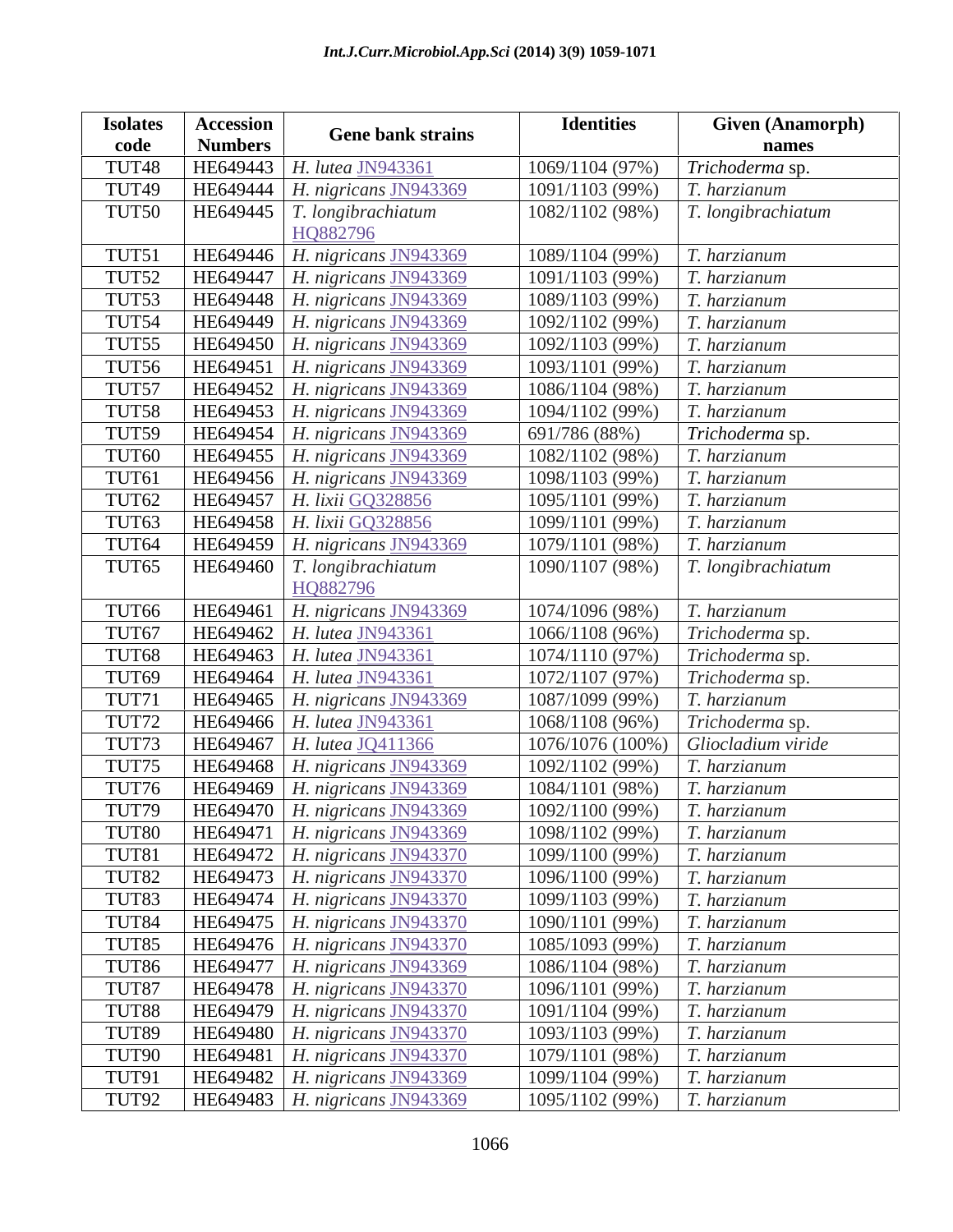| <b>Isolates</b> | Accession      | <b>Gene bank strains</b>           | <b>Identities</b> | <b>Given (Anamorph)</b> |
|-----------------|----------------|------------------------------------|-------------------|-------------------------|
| code            | <b>Numbers</b> |                                    |                   | names                   |
| TUT93           |                | HE649484   H. nigricans $JN943369$ | 1097/1105 (99%)   | harzianum.              |
| TUT94           |                | HE649485   $H.$ nigricans JN943369 | 1097/1106 (99%)   | harzianum .             |
| TUT95           |                | HE649486   H. nigricans $JN943369$ | 1094/1104 (99%)   | harzianum .             |
| TUT96           |                | HE649487   H. nigricans JN943369   | 1090/1100 (99%)   | harzianum.              |
| TUT97           |                | HE649488   H. nigricans JN943369   | 1096/1104 (99%)   | harzianum .             |
| TUT98           |                | HE649489   H. nigricans JN943370   | 1095/1101 (99%)   | harzianum .             |
| TUT99           |                | HE649490   H. nigricans JN943369   | 1095/1105 (99%)   | T. harzianum            |
| <b>TUT100</b>   |                | HE649491   H. nigricans JN943369   | 1095/1104 (99%)   | T. harzianum            |
| <b>TUT101</b>   |                | HE649492   H. nigricans JN943369   | 1096/1107 (99%)   | T. harzianum            |
| <b>TUT104</b>   |                | HE649493   H. nigricans JN943369   | 1093/1103 (99%)   | harzianum.              |
| Total isolates  |                |                                    |                   |                         |

**Figure.1** The phylogenic tree of *Trichoderma harzianum* (9 isolates), *T. longibrachiatum* (2), *Gliocladium viride* (*G. viride*, 1) and *Trichoderma* spp. (10) based on the sequence results of ITS1 region of the genomic rRNA gene using *Hypocrea lutea* B1A0856SNA2CC477=JQ411366, *T. longibrachiatum* NRRL 54514=HQ882796, *Trichoderma* sp. BESC869k=KC007207, *H. lixii* NRRL54022=GQ328856, *H. nigricans* NBRC31289=JN943370 from gene bank and *Trichoderma viride* ITV-VSL34=HQ833354 as out group

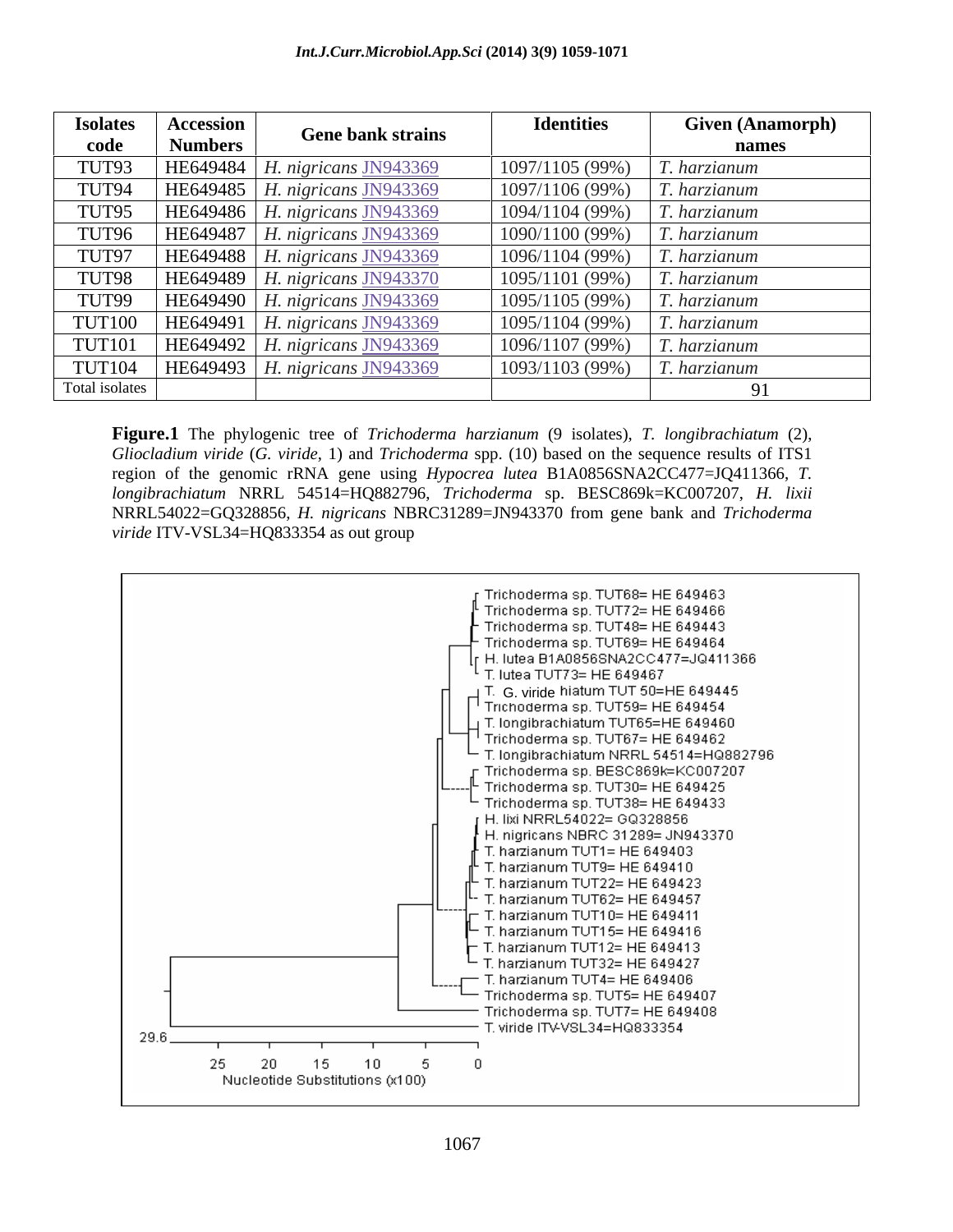**Figure.2** Neighbor- joining phylogenic tree of 78 isolates of *T. harzianum* resulting from the sequence results of ITS1 region of the genomic rRNA gene using *H. lixii* GQ328856 from gene bank and *Trichoderma longibrachiatum* HQ882796 as out group. Bootstrap values lower than 65 not shown.

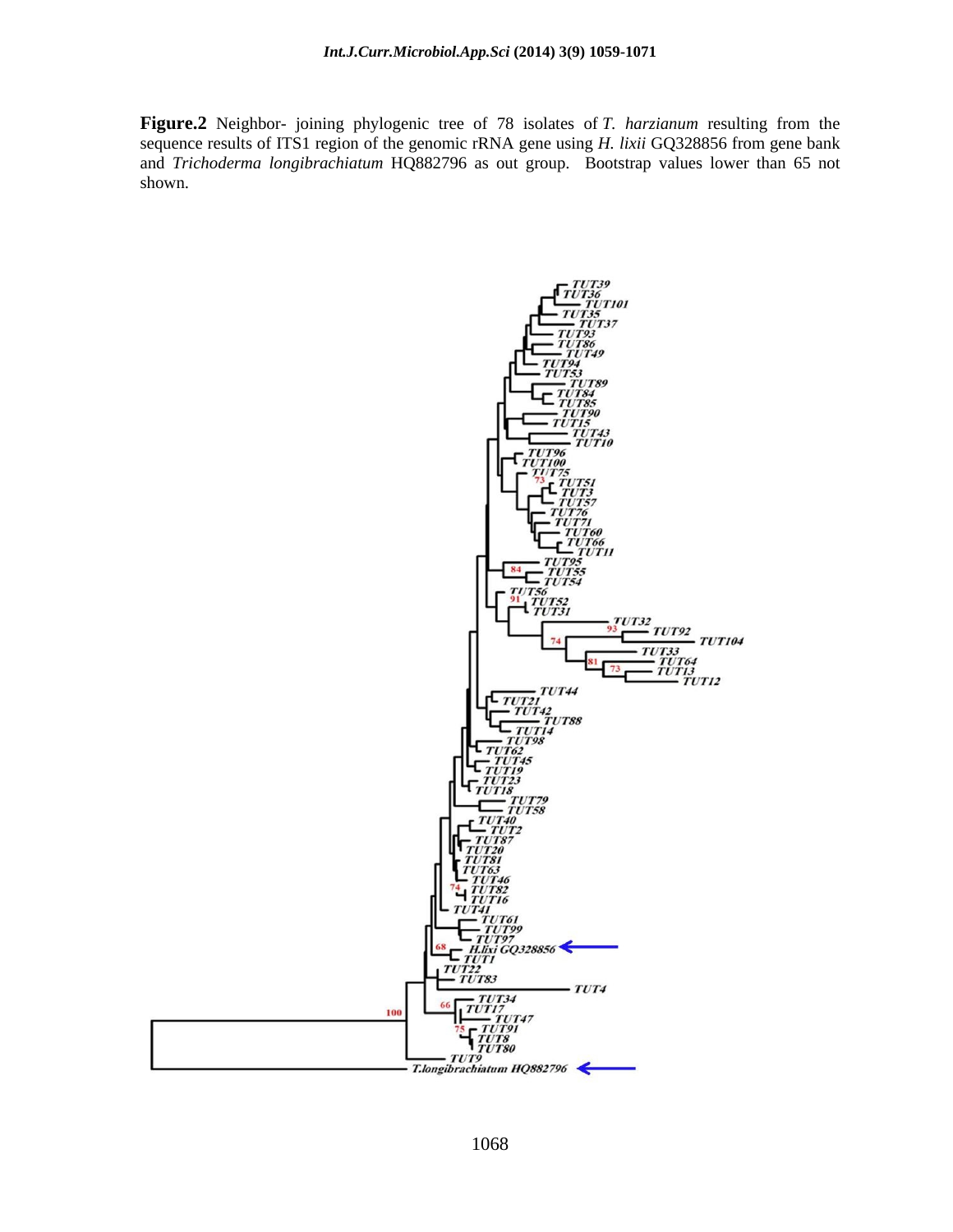## **Acknowledgment**

professor Mady A. Ismail for his kind<br>revision of the manuscript and his valuable (Ascomycota, Hypocreales, revision of the manuscript and his valuable

- Abdel-Hafez, S. (1982). Survey of the
- Abd-Elsalam, K. A.; Almohimeed, I.;
- Abou-Zaid, A. and Abd El-Fattah, R.
- 
- Buhariwalla, H. K.; Srilakshmi, P.; Kannan, S. Kanchi, R. S.; Chandra, identification<br>S.; Satyaprasad, K.; Waliyar, F.; in Trichoderm Thakur, R. P. and Crouch, J. H. Phytopathology, 153: 389–400.
- 
- Authors are especially grateful to Chaverri, P. and Samuels, G. J. (2004). guidelines. Hypocreaceae): species with green **References** *Hypocrea*/*Trichoderma* (Ascomycota, Hypocreales, ascospores. Studies in Mycology, 48:  $1 - 116.$ 
	- mycoflora of desert soils in Saudi Multilocus phylogenetic structure Arabia. Mycopathologia, 80: 3-8. <br>
	within the Trichoderma Moslem, M. A. and Bahkali, A. H. (2010). M13-microsatellite PCR and Chaverri, P.; Castlebury, L. A.; Samuels, G. J. and Geiser, D. (2003). within the *Trichoderma harzianum/Hypocrea lixii* complex. Molecular Phylogenetics and Evolution, 27: 302-313.
	- rDNA sequence markers for Chaverri, P.; Candoussau, F. and Samuels, identification of *Trichoderma*  (Hypocreaceae) species in Saudi *phyllostachydis* and its *Trichoderma*  Arabian soil. Genetics and Molecular Research, 9(4): 2016-2024. species from France. Mycological G. J. (2004). *Hypocrea*  anamorph, a new bambusicolous species from France. Mycological Progress, 3: 29-36.
	- (2007). Ecological studies on the Druzhinina, I. and Kubicek, C. P. (2005). rhizospheric fungi of some Species concepts and biodiversity halophytic plants in Taif in Trichoderma and Hypocrea: from Governorate , Saudi Arabia. World aggregate species to species clusters. journal of Agriculture Science, 3: Journal of Zhejiang University 273-279. Science Botany, 6(2): 100 112. Druzhinina, I. and Kubicek, C. P. (2005).<br>Species concepts and biodiversity in *Trichoderma* and *Hypocrea*: from
- Bissett, J. (1992). *Trichoderma atroviride*. Druzhinina, I. S.; Kopchinskiy, A. G.; Canadian Journal of Botany, 70: Komon, M.; Bissett, J.; Szakacs, G. 639-641. and Kubicek, C. P. (2005). An Druzhinina, I. S.; Kopchinskiy, A. G.; Komon, M.; Bissett, J.; Szakacs, G. oligonucleotide barcode for species identification **in the set of the set of the set of the set of the set of the set of the set of the set of the set of the set of the set of the set of the set of the set of the set of the set of the set of the set of the s** in *Trichoderma* and *Hypocrea*. Fung al Genetic Biology, 42: 813-828.
	- (2005). AFLP Analysis of Druzhinina, I. S.; Kopchinskiy, A. G. and *Trichoderma* spp. from India Compared with Sequence and hundred of *Trichoderma* species is Morphological-based Diagnostics. J. characterized by molecular data. Kubicek, C. P. (2006). The first one Mycoscience, 47: 55-64.
- Bulat, S. A.; Lübeck, M.; Mironenko, N.; Druzhinina, I. S.; Kubicek, C. P.; Komon- Jensen, D. F. and Lübeck, P. Zelazowska, M.; Belayneh Mulaw, S. (1998). UP-PCR analysis and T. B. and Bissett, J. (2010). The ITS1 ribotyping of strains of Trichoderma hargianum demon: *Trichoderma* and *Gliocladium*. complex speciation history resulting<br>Mycological Research, 102(8): 933- in coexistence of hypothetical 943. biological species, recent T. B. and Bissett, J. (2010). The *Trichoderma harzianum* demon: complex speciation history resulting in coexistence of hypothetical biological species, recent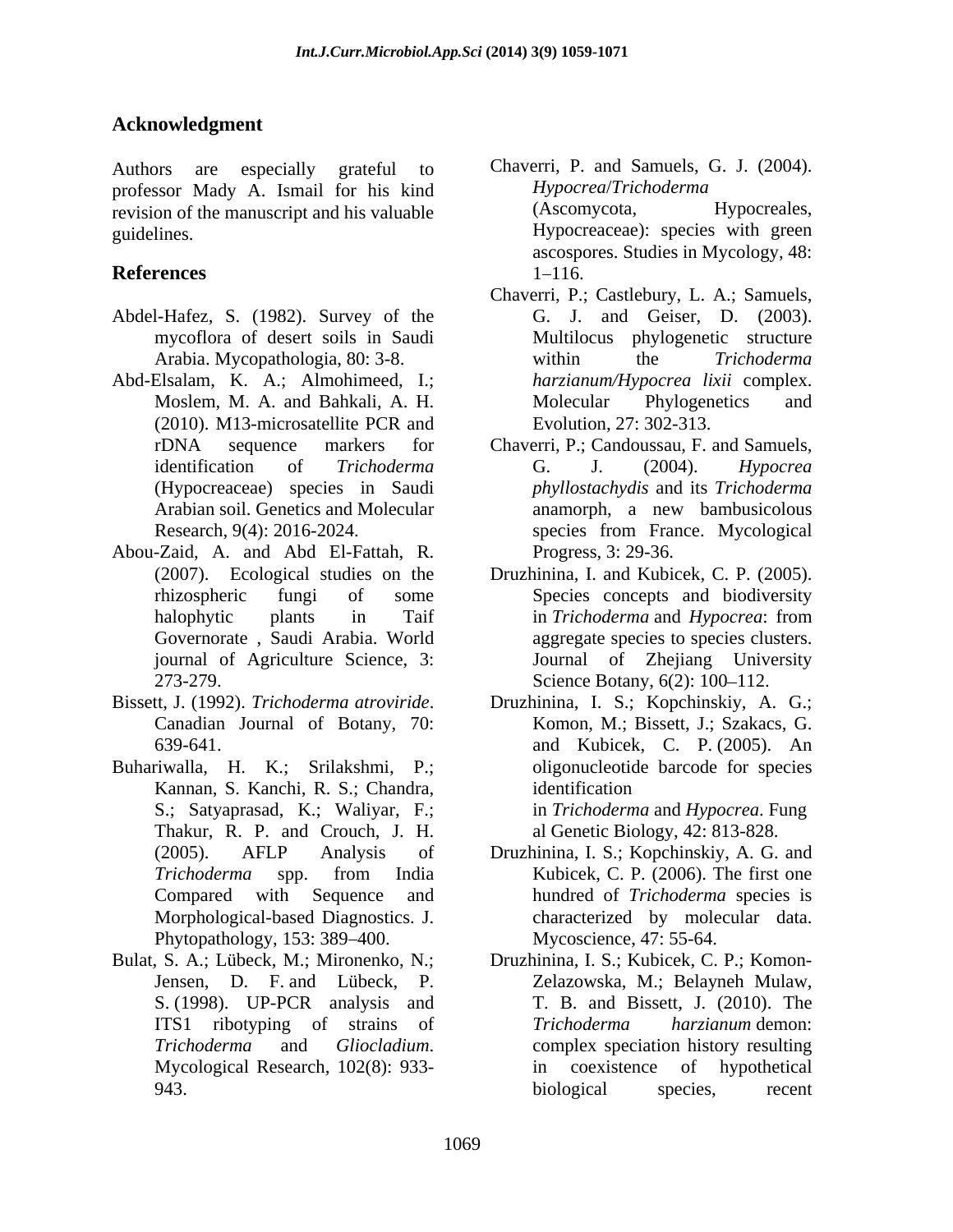lineages. BMC Evolutional Biology, Effect of Trichoderma on Heavy

- Druzhinina, I. S.; Komoń-Zelazowska, M.; by Miscanthus Ismaiel, A.; Jaklitsch, W.; Mullaw, T.; Samuels, G. J. and Kubicek, C. P. species delimitation in the section
- Gherbawy, Y.; Druzhinina, I.; Shaban, G.
- 
- Hussein, N. A. and Youssef, N. M. (2011). Biolology, (Botany), 7: 25-34.
- 
- Jukes, T. H. and Cantor, C. R. (1969).
- 

agamospecies and numerous relict K. and Grobelak, A. (2014). The 10: 94-96. Effect of *Trichoderma* on Heavy Metal Mobility and Uptake by *Miscanthus giganteus*, Salix sp., *Phalaris*

(2012). Molecular phylogeny and Applied and Environmental Soil *arundinacea*, and *Panicum virgatum.*  Science, 2014: 10 p.

- *Longibrachiatum* of *Trichoderma*. Kindermann, J.; El-Ayouti, Y.; Samuels, Fungal Genettic Biolology, 49(5): G. J. and Kubicek, C. P. (1998). 358-368. Phylogeny of the genus *Trichoderma*  M.; Wuczkowsky, M.; Yaser, M.; internal transcribed spacer region 1 El-Naghy, M. A.; Prillinger, H. J. of the rDNA clade. Fungal Genetics and Kubicek, C. P. (2004). and Biology, 24: 298-309. Kindermann, J.; El-Ayouti, Y.; Samuels, G. J. and Kubicek, C. P. (1998). based on sequence analysis of the
- *Trichoderma* populations from Kullnig-Gradinger, C. M.; Szakacs, G. and alkaline agricultural soil in the Nile kubicek C. P. (2002). Phylogeny and valley, Egypt, consist of only two evolution of the genus *Trichoderma:*  species. Mycological Progress 3(3): amultigene approach. Mycological 211 218. Research, 106(7): 757-767.
- Hanada, R. E.; Souza, T. J.; Pomella, A. Meintjes, P.; Duran1, C.; Kearse, M.; W. V.; Hebbar, K. P.; Pereira, J. O.; Moir, R.; Wilson, A.; Stones-Havas, Ismaiel, A. and Samuels, G. J. S.; Cheung, M.; Sturrock, S.; (2008). *Trichoderma martiale* sp. nov., a new endophyte from S.; Thierer, T.; Ashton B. and Heled sapwood of *Theobroma cacao* with a J. (2012). Geneious Basic: An potential for biological control. The integrated and extendable desktop British Mycological Society, Mycological Research, 112: 1335– organization and analysis of 1343. Sequence data. Bioinformatics aganospectros and matrices and Nobels (1. 1014). The matrices of the state of the state of the state of the state of the state of the state of the state of the state of the state of the state of the state of the state of t Buxton, S.; Cooper, A.; Markowitz, S.; Thierer, T.; Ashton B. and Heled software platform for the organization and analysis of sequence data. Bioinformatics Advance Access, 27: 1-2.
	- Microbial Population of soil Moeller, M.; Maurer, H. and Roesler, M. contaminated with petroleum (1992). MDMA in blood, urine and derivatives and molecular hair: a forensic case. In T. Nagata identification of *Aspergillus niger*. Egypt. Journal of Experimental (1992). MDMA in blood, urine and (ed.) Proceedings, 30th TIAAFT Meeting. Fukouka, Japan, Yoyodo Printing Kaisha, Ltd: 56-61.
- Jackson, M. L. (1958). Soil chemical Molan, Y. Y. (2009). Detection of analysis. Constable and Co. London, Presumptive Mycoparasites in Soil UK. Placed on Host-Colonized Agar Evolution of protein molecules. Arabia. Asian Journal of Plant (Munro H N, eel.) Mammalian Plates in Riyadh Region, Saudi Pathology, 3(1): 22-26.
	- protein metabolism, III. New York: Moubasher, A. H. (1993). Soil fungi of Academic Press, 21-132. Qatar and other Arab Countries. The Scientific and Applied Research